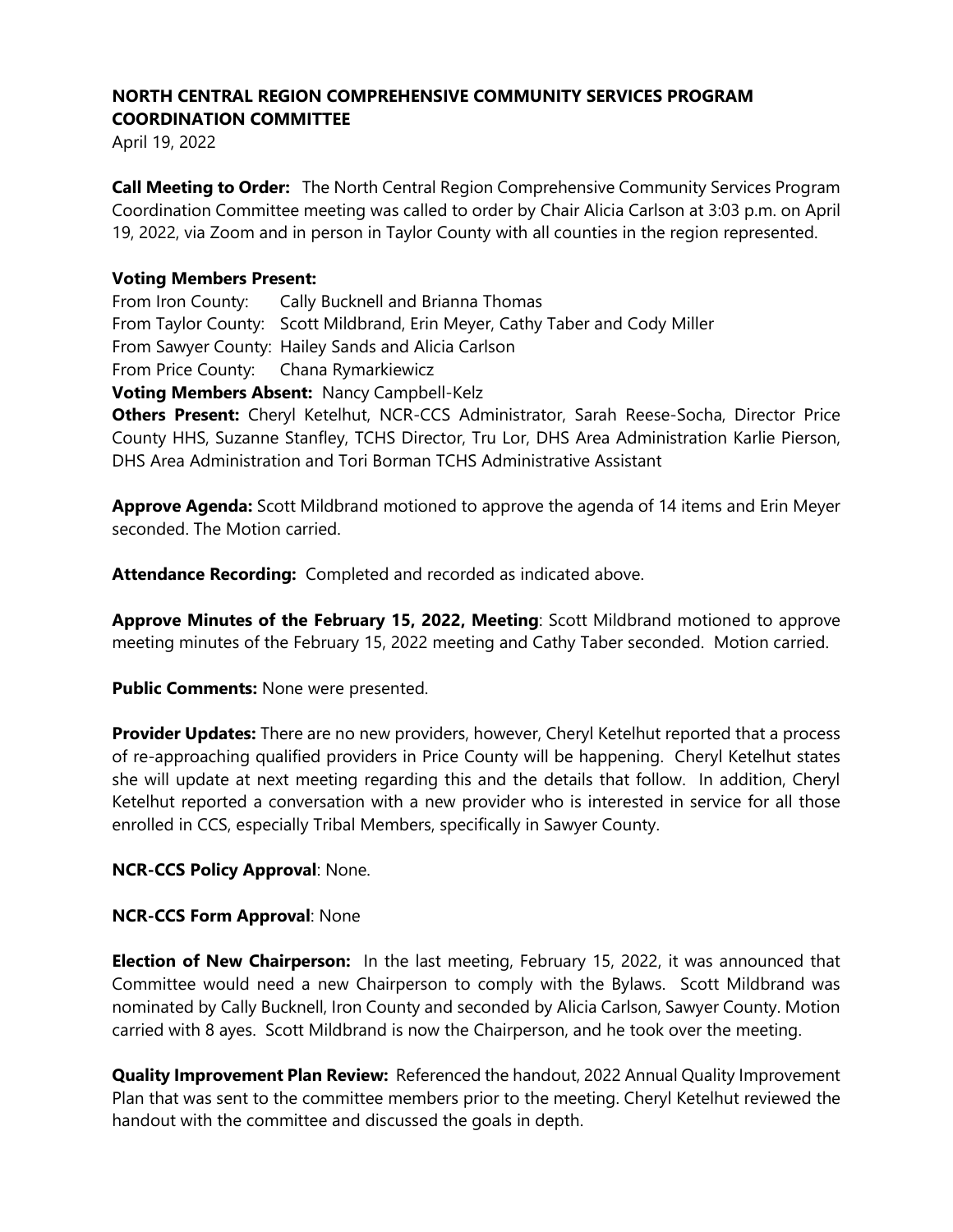### **County Updates**:

- Chana Rymarkiewicz in Price County reports that they have two consumers enrolled in the CCS program and 5 more possible. Reports Price County has two consumers enrolled in the CSP but will be transitioning to CCS.
- Hailey Sands reported on behalf of Sawyer County with having 7 consumers enrolled in the program and hoping to have two more enrollees in the next couple of weeks. Hailey did express the difficulties of contacting clients.
- Cally Bucknell reported on behalf of Iron County, and reports the County has three enrolled, but potentially have 4 more. Cally reported they have their first dually enrolled individual (CCS/CLTS), so that is a learning curve for them.
- Cheryl Ketelhut for Taylor County reports that currently the program has 36 enrolled clients. Cheryl states that there is new staff in ADRC and Probation, so will be reaching out to those agencies to discuss the referring process and information regarding the CCS Program, specifically CCS is not a court ordered program, all voluntary. Cheryl stated a process that Taylor County is going to try to keep the clients interested in the program with the waitlist that can happen with being down a worker.

**Administrator's Report:** Cheryl Ketelhut explained the North Central Region Comprehensive Services – Enrollment Data handout by stating the numbers of consumers enrolled and where each county is for hospital stays. Sub-committee was discussed and scheduled to meet on Thursday, June 9<sup>th</sup> at 3 pm to discuss receiving survey responses and updating the CCS Brochure.

**Schedule Next Meeting:** Next meeting is June 21, 2022, at 3:00.

**Adjourn:** Motion to adjourn by Alicia Carlson, second by Cally Bucknell. Motion carried. Meeting adjourned at 3:51 p.m.

Respectfully Submitted, Tori Borman, TCHS Administrative Assistant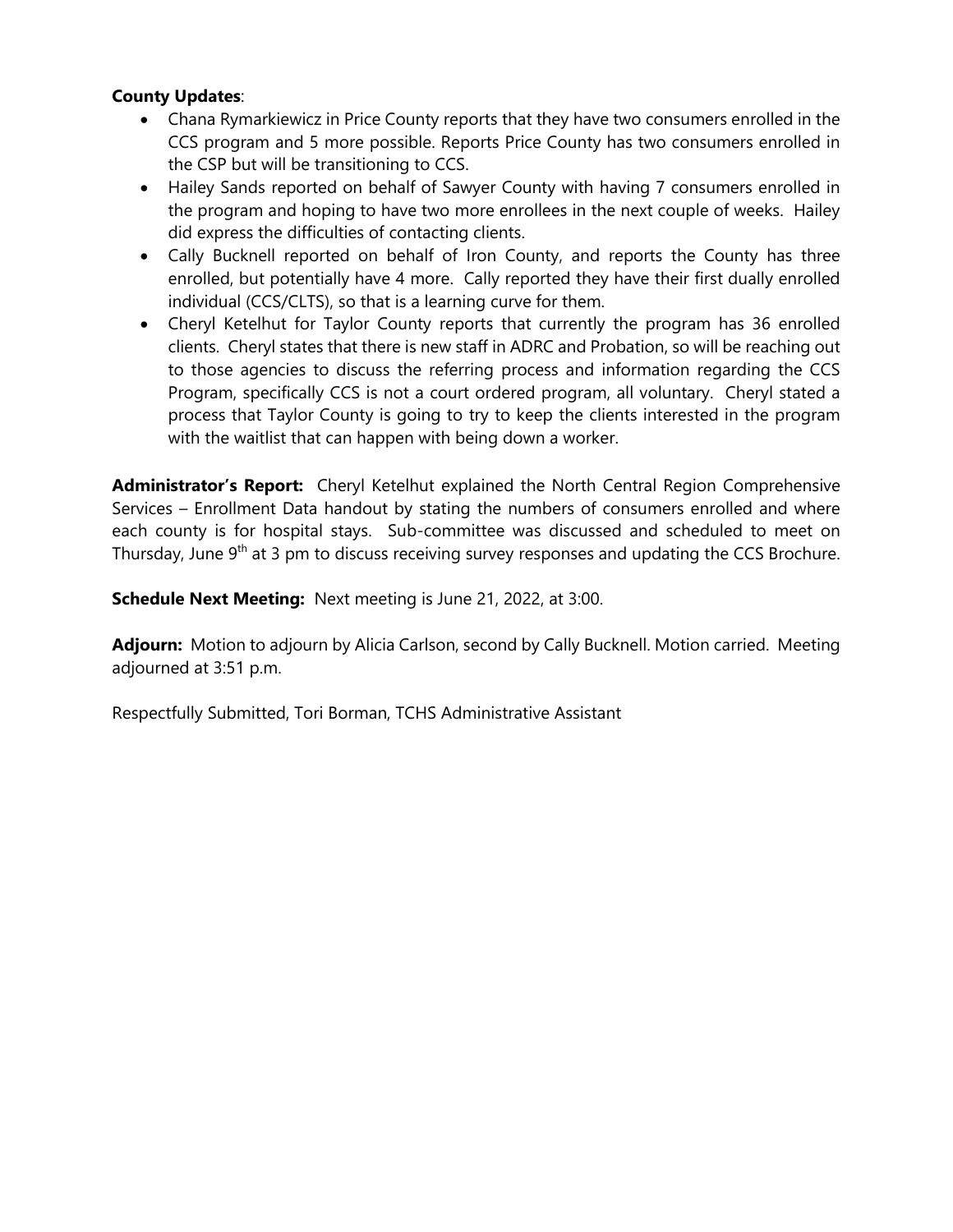## **NORTH CENTRAL REGION COMPREHENSIVE COMMUNITY SERVICES PROGRAM COORDINATION COMMITTEE**

February 15, 2022

**Call Meeting to Order:** The North Central Region Comprehensive Community Services Program Coordination Committee meeting was called to order by Chair Alicia Carlson at 3:04 p.m. on February 15, 2022, via Zoom and in person in Taylor County with all counties in the region represented.

#### **Voting Members Present:**

From Iron County: Cally Bucknell and Brianna Thomas From Taylor County: Scott Mildbrand, Erin Meyer, Cathy Taber and Cody Miller From Sawyer County: Hailey Sands and Alicia Carlson From Price County: Chana Rymarkiewicz **Voting Members Absent:** Nancy Campbell-Kelz

**Others Present:** Cheryl Ketelhut, NCR-CCS Administrator, Sarah Reese-Socha, Director Price County, Suzanne Stanfley, Taylor County Director, Tru Lor, DHS Area Administration and Tori Borman TCHS Administrative Assistant

**Attendance Recording:** Completed and recorded as indicated above.

**Introduce New Member:** Cody Miller will be the new member for Taylor County.

**Approve Minutes of the December 21, 2021, Meeting**: Scott Mildbrand motioned to approve meeting minutes of the December 21, 2021, meeting and Cathy Taber seconded. Motion carried.

**Provider Updates:** There are no new providers, however, Cheryl Ketelhut stated the contracts are in place for 2022. Sacred Heart collaborates with Prevea Health, meaning Taylor County can utilize Prevea as a CCS Provider, once the CCS specific requirements to become a provider are met. A frustration was expressed with Chapter 36 and Medical Assistance Requirements. Requiring mental health therapists be CCS providers and bill CCS for services. This means that often times people have to choose to be in CCS or stay with their non-CCCS provider therapist. If the clients sees Mental Health Therapist at Aspirus; CCS is not an option as they will not be CCS providers for any program in the State. It was noted that DHS will look at these requirements in the future, however the Medical Assistance rules will not be determined by them, therefore will remain the same.

**Committee Chair –** In April a new Chairperson will need to be elected. It is stated in the Bylaws, every other year, a new Chair has to be appointment with rotating counties. Iron or Price County would be the choice for this upcoming election. Alicia Carlson, current Chairperson explained the process of what she currently does. No decision was made.

**NCR-CCS Policy Approval**: None.

**NCR-CCS Form Approval**: None